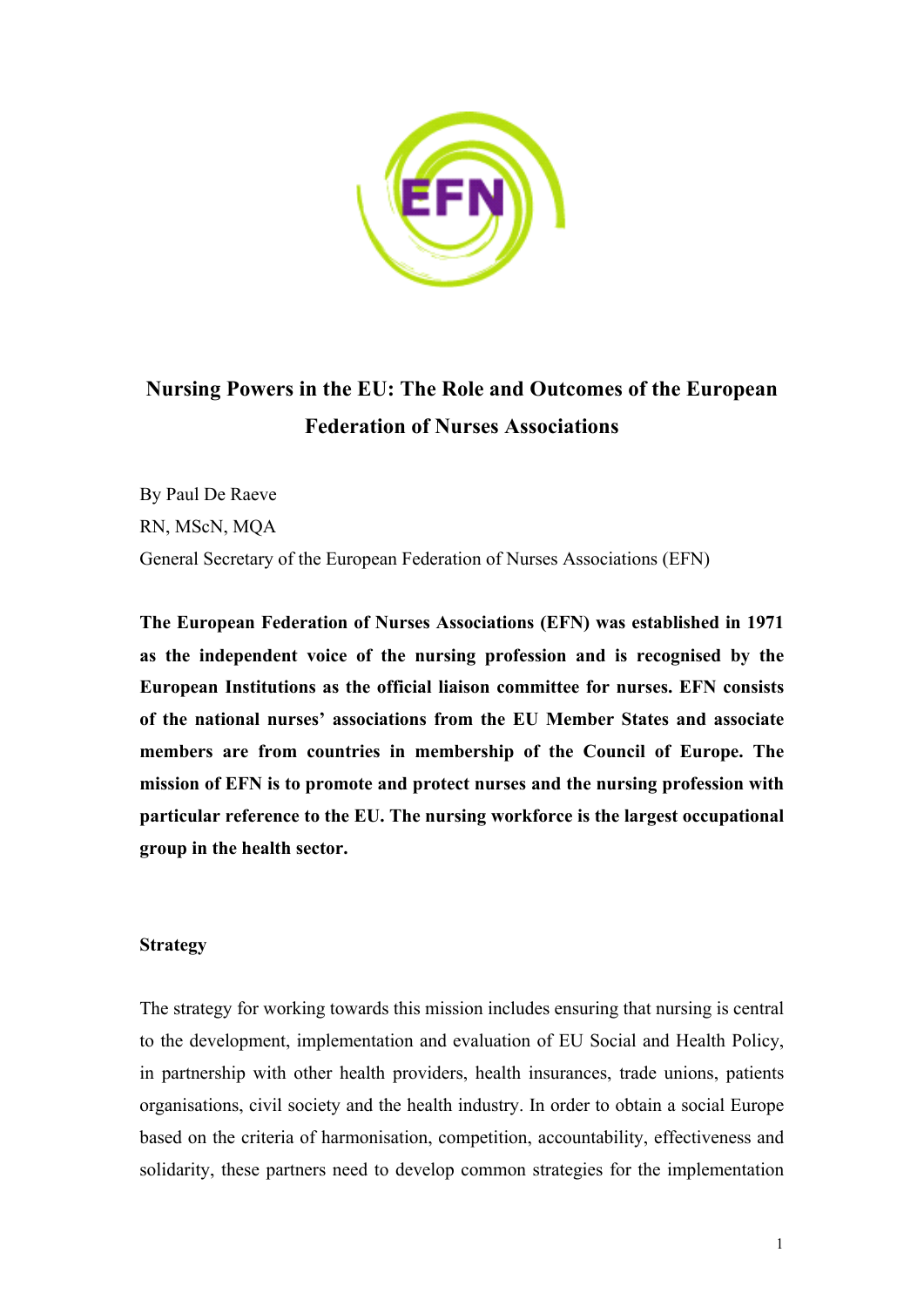of health and public health recommendations. Maintaining and developing a qualitative and equitable health service in the EU necessitates a strategic contribution to the development of a sufficient, effective, competent and motivated health workforce. Monitoring and lobbying the process on mutual recognition of professional qualifications, free movement of health professionals and outcomes is therefore the core business of EFN. The development of educational standards, accredited education programmes, improving the nursing workforce, planning and promoting effective, ethical strategies in recruitment and retaining nurses, facilitates and guarantees these outcomes. EFN's key role as a bridge between national nurses associations and key decision-makers in the European institutions will maximise the lobby effect at national and EU level.

#### **Lobby Results**

The future of Europe needs to guarantee the compatibility between Social European Policy and the free market principles introduced by EU legislation. Providing a legal base for EU health policy in the EC Treaty to enable the Council and the Parliament to pursue more pro-active EU health and care policy, including harmonisation and promotion and protection of European citizens' health, is essential. Faced with competing economic policy in the EU, politicians need to understand that investing in health promotes economic development. Health and public health should be considered as key economic drivers and should have a central place for policy development. A dynamic "health driven" approach, with a clear coordinated health strategy, together with adequate measures and indicators should ensure that all developments and reforms move in the right direction. For example, approximately 90% of the nursing workforce consists of women and a large percentage takes a break during their career to have and raise children, which will affect their final pension. Women can in some cases retire earlier than men which could adversely affect the workforce pool. It is therefore essential to work towards improving and modernising the social model, based on accessibility, improvement of quality and financial sustainability. Within health care systems, nurses are involved in patient care 24 hours a day and it is essential, when designing new systems, to include nurses and nursing to get the full picture on care in order to guarantee the outcomes (Hancock, 1999). The content discussions in the European Health Policy Forum are examples of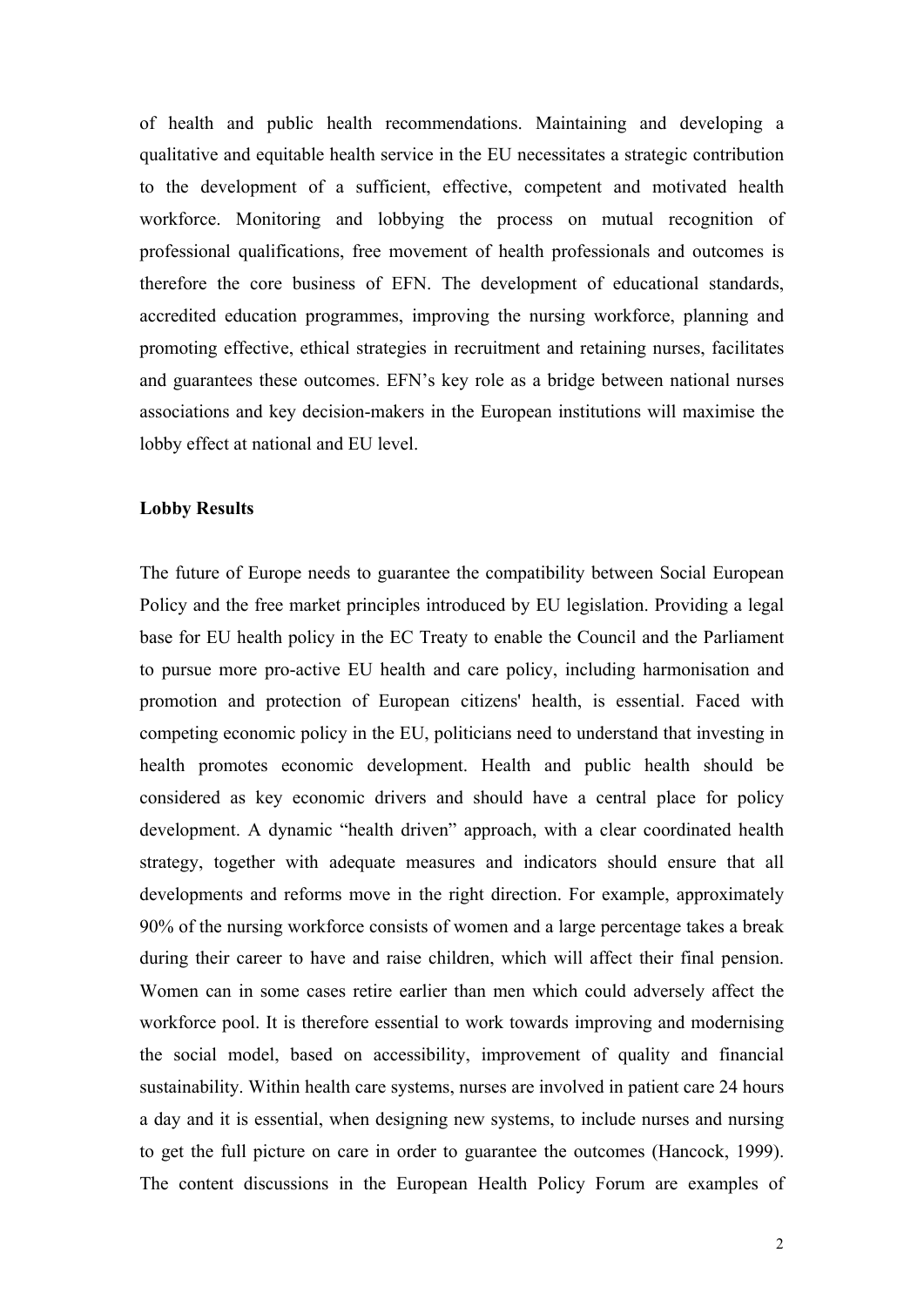involvement. Nurses provide decision makers, politicians and colleagues with timely and valid information about the value of health and public health and this should not be based on a voluntary basis.

A legally binding Consultation Mechanisms should guarantee this input and future developments of the nursing profession. The new proposed Directive on the Mutual Recognition of Professional Qualifications needs to be an incentive for this orientation. Education is one of the most powerful means of facilitating changes. Although there is free movement of money, goods, patients and professionals, we are still struggling with different levels of basic education, different programmes and different outcomes. EFN's recommendations relate to the core curriculum for nursing education, on which the training of qualified nurses should be based in the Enlarged Europe in order to remove disparities throughout the EU and Europe. Structured postregistration programmes for nursing to update professional skills and competencies and standardised educational programmes and/or curricula are needed at EU level. As an example, EFN developed a programme of continuing professional development for nurses in Europe, in the field of public health, supported by European Commission funding. If the educational outcome is not guaranteed within Europe, the safety of patients will be in danger (Aiken, 1999).

Within the nursing workforce, the theme of cost containment, leading to the substitution of 'expensive' nurses for more 'cheaper' care assistants or aides, has become increasingly apparent (Buchan, 1999). EFN's workforce agenda highlights concerns on aggressive recruitment from countries which cannot afford to lose their workforce. The main concern is the practice of agencies, hospitals who are profit driven and who do not always consider the ethical issues. Aggressive recruitment practices, taking the more experienced professionals from countries that have surplus, lead to under-resourced and disrupted health services. These most experienced nurses are needed to develop their own national and local health service. Standards for employers and agencies should be set out and implemented at European level.

Finally, globalisation is characterised by a continuous search to change in relation to technology, quality of care and job performance. The health sector is facing the problem that it has the ambition of flexibility and innovation, but the structures are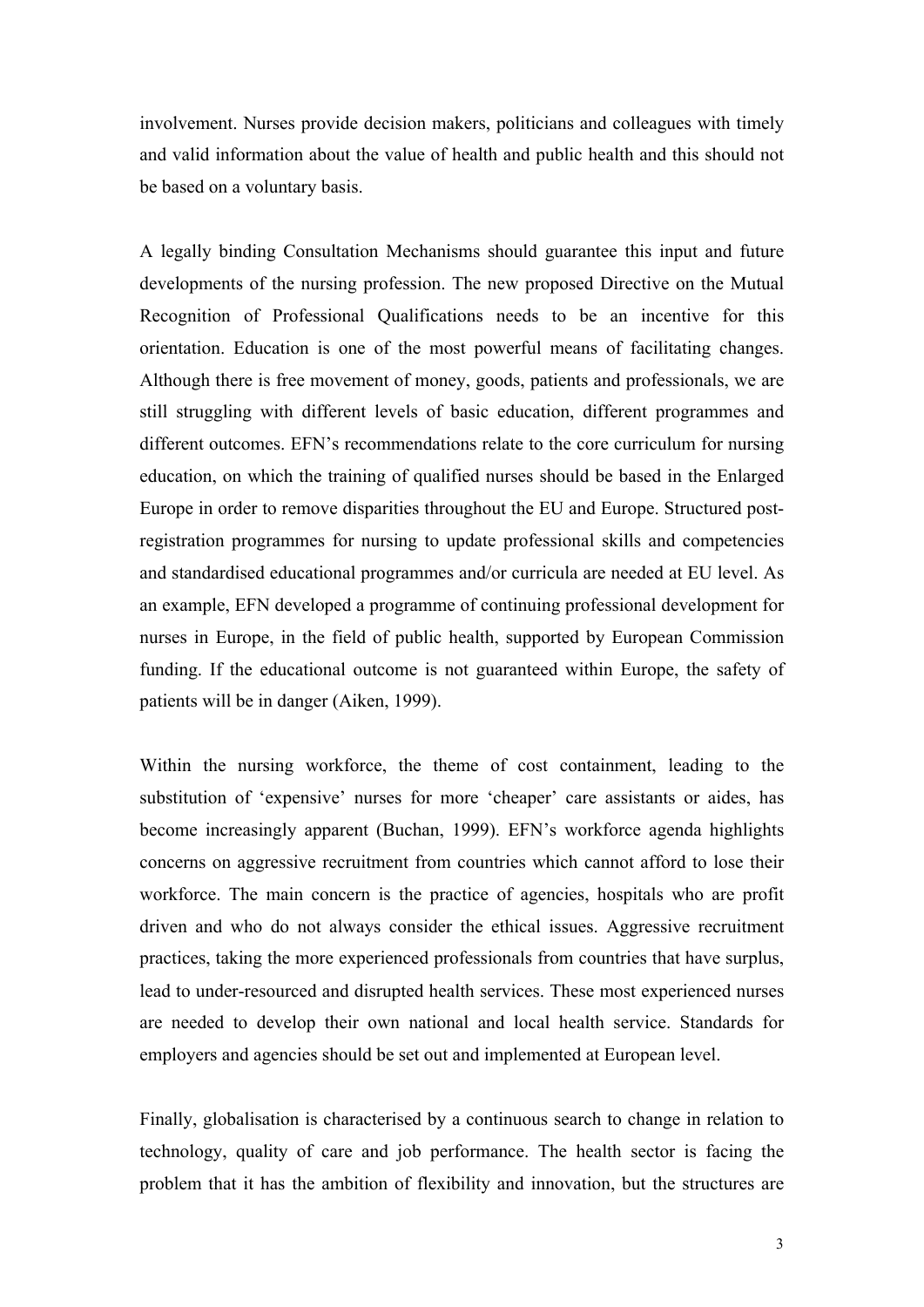rigid which impacts on outcomes. We need to shift towards non-hierarchical cooperation between different levels of the organisation (Mishra, 1998). Despite the continuing emphasis on various versions of nurses' involvement, the ability to empower nurses is still not common in most managers' repertoire of skills. Nurses have a variety of forms of power available to them, including 'informational power', but empowerment is more rarely seen than prescribed (Malone, 1993).

### **Conclusion**

Successful implementation often requires people to think differently. The focus should be upon the processes of collective thinking, learning and creating rather than quantity and individual strategies. Europe needs to develop an overall architecture of lifelong learning which involves not only all parts of education and training systems, but the health professionals themselves. A well-motivated, well-educated and adequately resourced workforce will be the key to the success of any change. EFN supports the development of a qualitative health care model instead of a purely economical model and will monitor the EU Social and Health Policy development in relation to safe standards of goods and services, promoting a safe environment for patients, employment and social justice. Initiating changes and improvements at local level, in the health system itself and in the individual patient's experiences of health provision, are leadership capacities of nurses who benefit the European citizens and patients. Without nurses, the implementation of the European Health agenda will be different.

#### References:

Aiken, L. & Havens, D. (1999) Shaping Systems to Achieve Desired Outcomes. Journal of Nursing Administration, 29 (2), 14-20.

Buchan, J. & O'May, F. (1999) Globalisation and Health care Labour Markets: a Case Study from the United Kingdom. Human Resources for Health Development Journal, 3 (3), 199-209